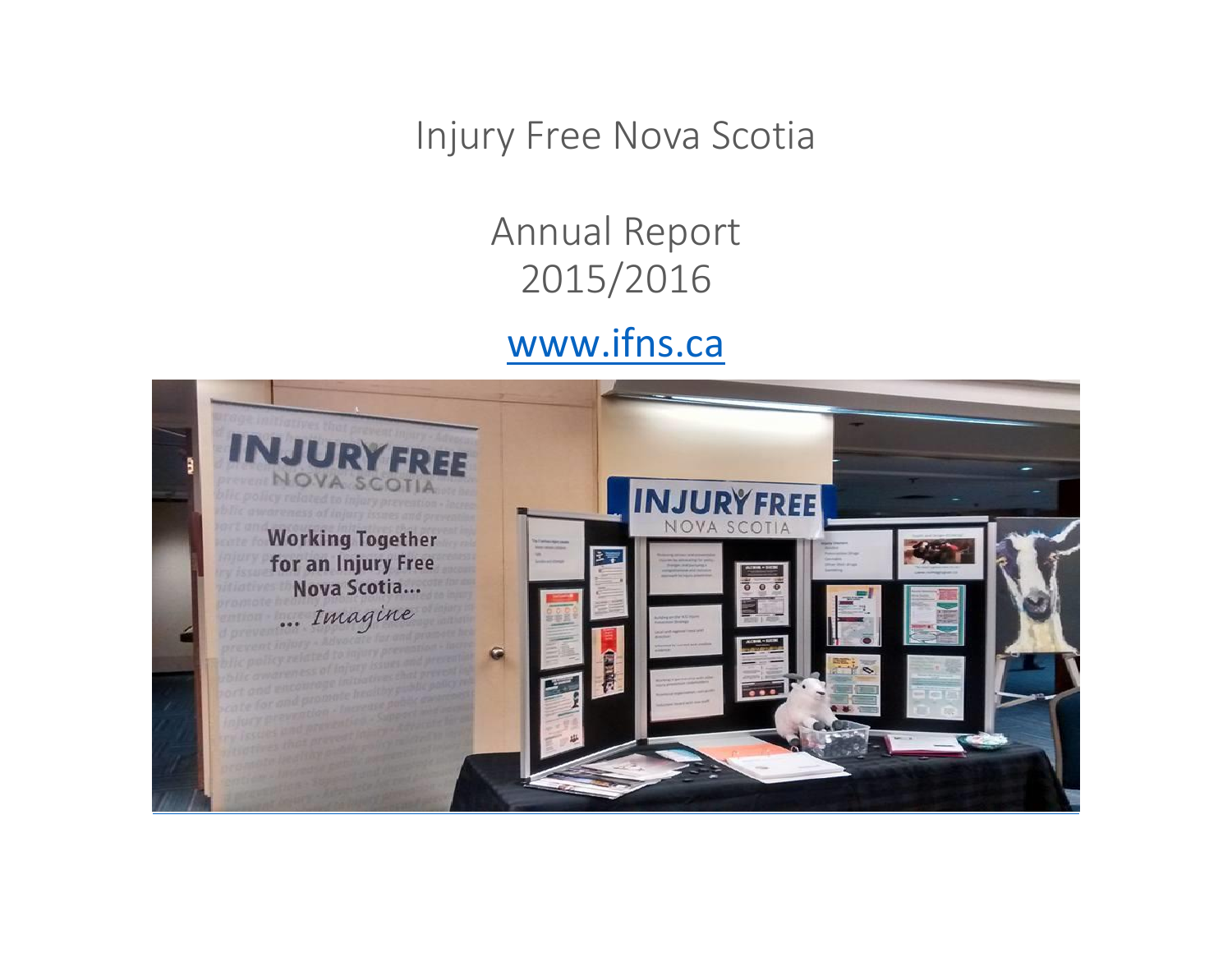#### Who we are

Injury Free Nova Scotia is a provincial non-profit association committed to eliminating serious, preventable injuries in Nova Scotia. We see our role as that of a "positive change agent", helping to build healthy public policy that will save lives and lessen injury severity. We also see a role in bringing people together to inform, engage and mobilize them towards positive change.

We pursue our work led by a board of volunteer members and through the efforts of one staff person, in an executive director capacity.

## Why we are passionate about Injury Prevention

*In Canada, injury is the leading cause of death and disability during the first 45 years of life and the fourth leading cause of death overall. 1n Nova Scotia, injury kills 425 people annually and causes the deaths of more young people aged 1–19 years than all other causes of death combined. Injury is also a major cause of death and disability in later adulthood and the senior years. from the Nova Scotia's Renewed Injury Prevention Strategy, 2010 HPP)*

# IFNS Board for 2015/16

Officers: Dr. Natalie Yanchar – President, Dan Steeves – Vice-President, Beth Currie – Treasurer \*

Directors: Beth Currie, Sarah Hergett, Jenna Hopson, Christine Eisan, Jennifer Girard

Executive Director: Shirley Burdock



\*Jill Schwartz was a board member and Treasurer from April 1 – December 12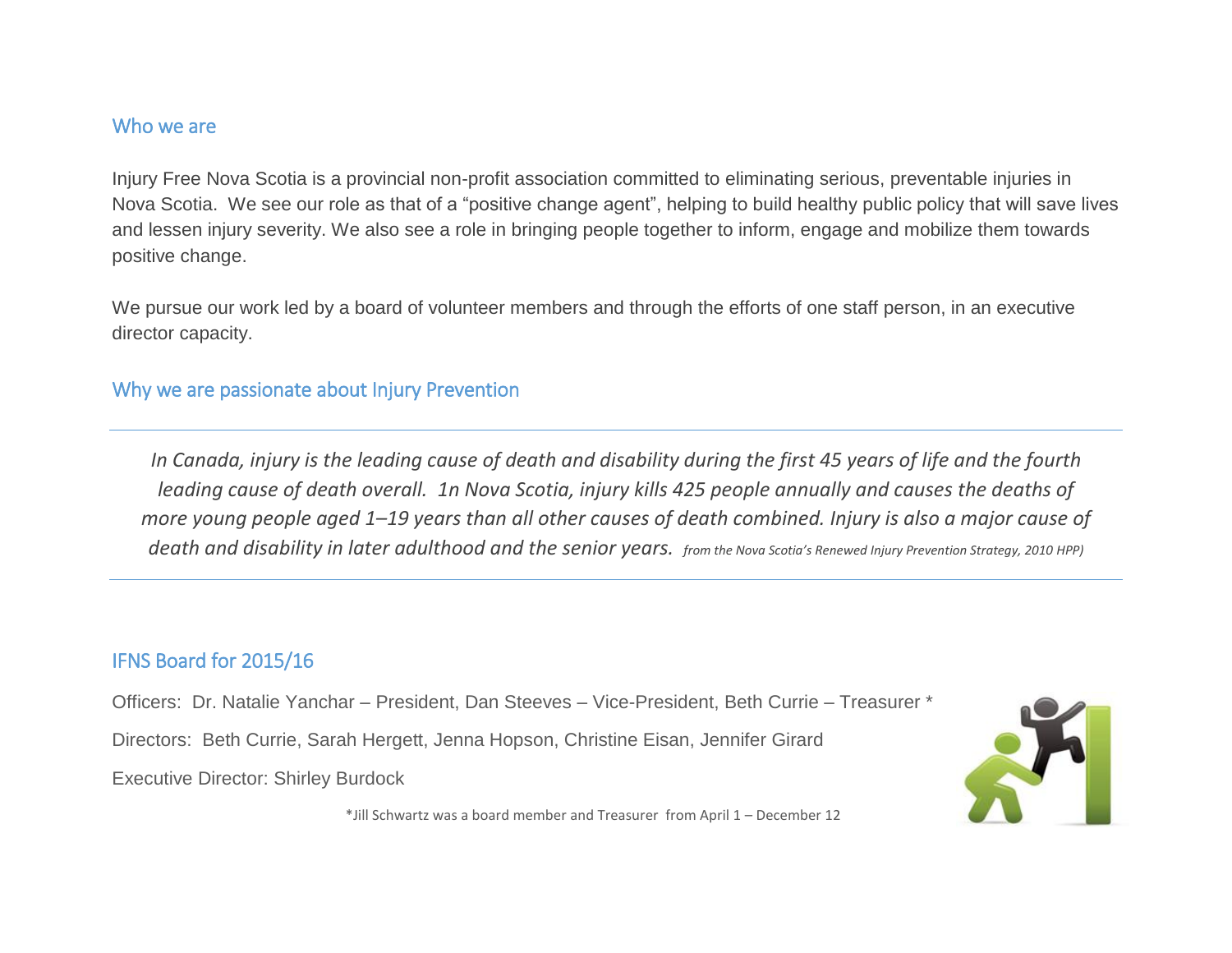## Ensuring that Evidence Informs our Work

Part of the work of our organization involves the pursuit of information that will heighten our understanding of issues that are vectors for injury in Nova Scotia. The top three serious injury and injury-related death causes in Nova Scotia are **Motor Vehicle Collisions, Falls and Suicides/Suicide Attempts.** Knowing the significant vector that alcohol and other substances present to serious injuries and injuryrelated death, we have pursued a greater understanding of these issues, as well as that of gambling.



### Gambling Harms

We are aware of the link between gambling and suicide, and of the broad community harms related to gambling throughout the lifespan, especially affecting youth and seniors. We want to help address these harms by engaging communities in meaningful dialogue and to support this have created infographic resources as well as a video, with the assistance of two skilled Health Promotion interns.

### Substance Free Childhood

Through a Substance Free Childhood Literature Review and Infographics we have pursued a comprehensive review of the literature on the associations between a substance free childhood and health/injury outcomes in adulthood.

#### Alcohol-Related Violence Database

Work initiated by IFNS in 2014/15 on the issue of alcohol-related violence, specifically the "King Hit", led us in 2015/16 to pursue a project in partnership with the Nova Scotia Health Authority. This project engages us to help determine the required steps, resources and coordination necessary to develop the first searchable database of Alcohol-related violence in Nova Scotia. This project is currently ongoing.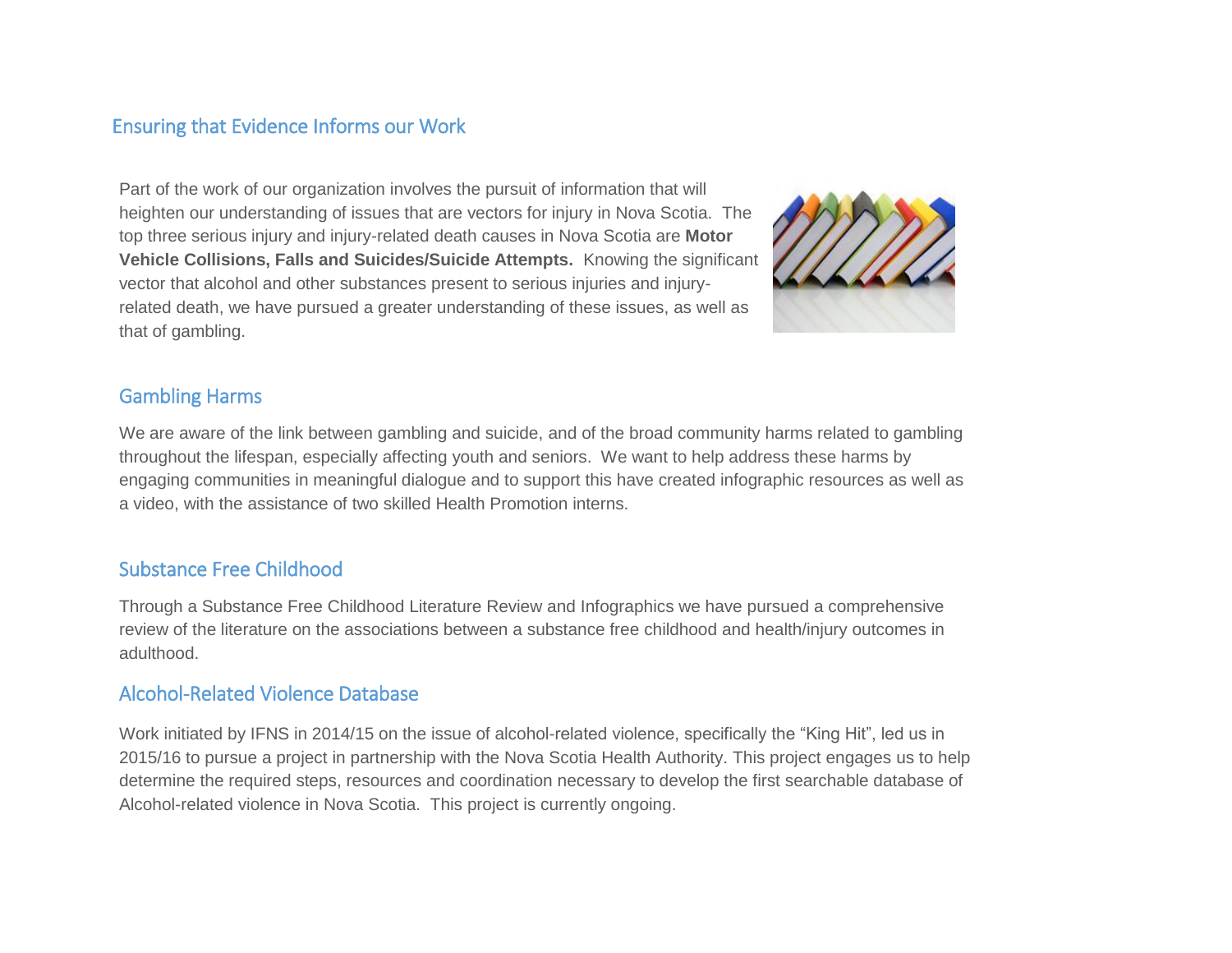# Ongoing Partnerships

Injury Prevention is not achieved in a vacuum, but rather through respectful and diverse partnerships. By collaborating in a meaningful and ongoing way with credible organizations and individuals that share a passion for injury prevention, together we move the important work forward. Ensuring we engage on broad injury issues across the lifespan we are members within the following boards/committees, and specific information relating to our work with them can be found on their individual websites.



Atlantic Collaborative on Injury Prevention - Vice-Chair

Nova Scotia Road Safety Advisory Committee – Community Co-Chair Inter-sectoral Falls Prevention Committee – member Annapolis Valley Communities Addressing Suicide Together (CAST) Committee – member Kings Community Action Group on Gambling Harms (KCAGoG) Board – member

Community Alcohol Project: Partners Shifting the Culture of Alcohol (CAPPSCA)- member

In addition, we undertake work with a number of other groups and organizations on issue-specific injury prevention initiatives.

# The Challenges and Opportunities of Change

The year of 2015/16 was one of significant change for our partners in health promotion and injury prevention, as well as our broader health partners, at both regional and provincial levels. Regionally, nine district health authorities became one health authority and provincially within Health and Wellness some programs and services were realigned. This created both challenges and opportunities for the organization. Challenges to project pursuits arose within the context of departments and individual roles within them continuing to shift throughout the year. Regardless of the changing environment, important dialogue on injury issues and future planning continued, largely because of the passionate commitment of all partners to keep the work itself in the forefront.